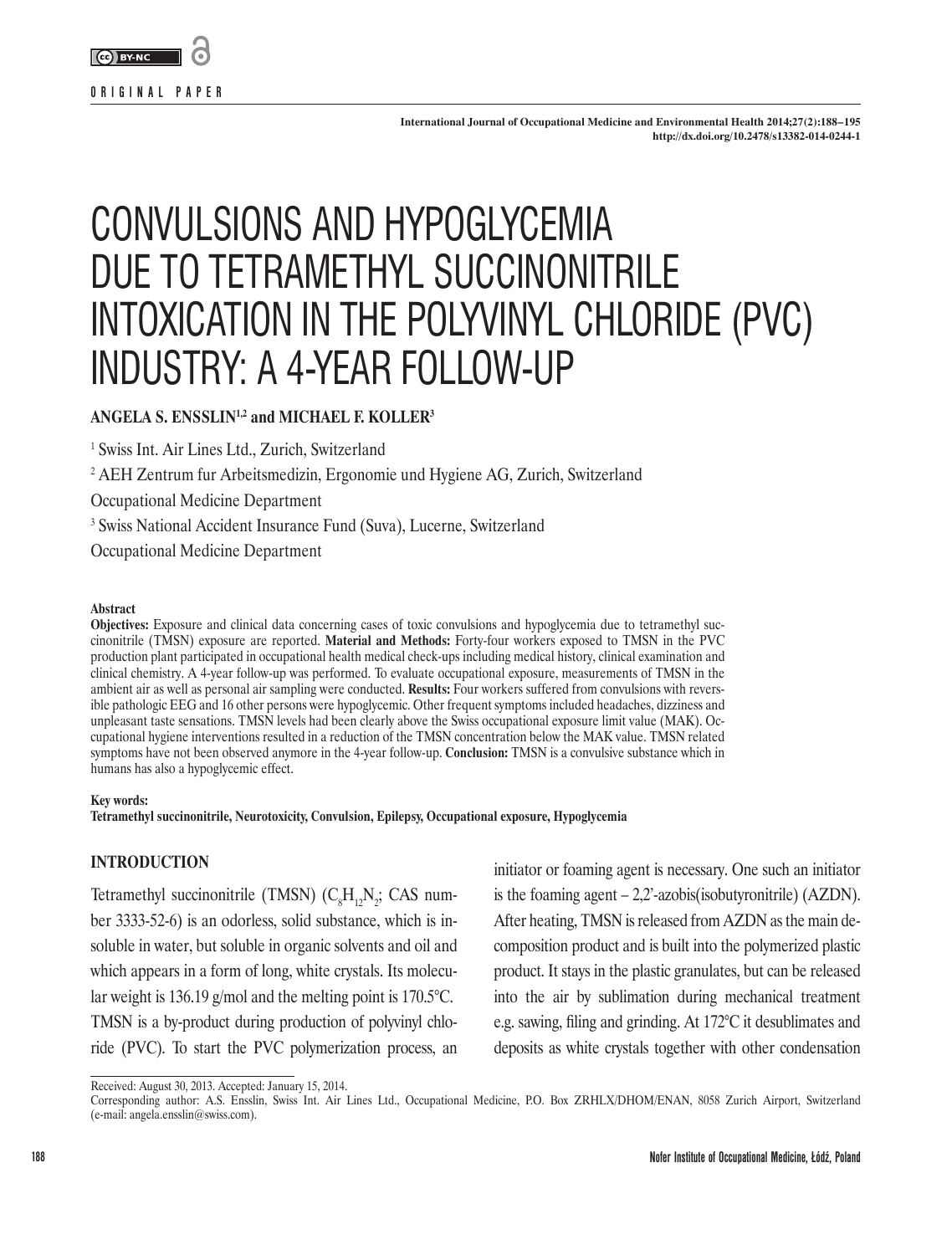products and deposits e.g. on various surfaces in the factory. When it deposits in pipes, these deposits can lead to obstructions and can be dangerous for the operating or cleaning staff. TMSN is absorbed by inhalation, by ingestion and through the skin [1]. No data exists on its metabolism and excretion in humans [2].

Animal experiments in rodents have shown that TMSN is a potent convulsant [3] and animals die due to asphyxia. In 1957, Reinl reported 5 cases of acute TMSN intoxication with convulsions and unconsciousness in a foam production plant. Then, a total of 16 workers were examined at the same production site. The most common symptoms were: strong headaches, nausea, vomiting, salivation, loss of appetite and disturbance of equilibrium [4]. However, no exposure data were available and it was not possible to attribute the symptoms solely to TMSN. Until today no deaths due to TMSN intoxication have been reported.

TMNS is not known to be irritant to the skin, but it can cause reddening of conjunctiva. As other structurally similar dinitriles are absorbed through the skin, TMSN was labelled with "H" skin notation for the possible dermal absorption in different official occupational exposure level (OEL) lists. In addition to its neurotoxic effect, experimental data on subchronic exposure to TMSN in rats show that kidneys and liver are target organs [5] with fatty or hyalinic degeneration and bleedings. The effects seen in the kidneys are specific for male rats and are not considered to be relevant in humans [2,5].

Animal experiments with pregnant female hamsters have revealed no teratogenic toxicity [3]. TMSN was not mutagenic in a Salmonella mutagenicity test [6]. Data are insufficient to evaluate germ cell mutagenicity, carcinogenic and sensitizing potential of TMSN [7].

Occupational exposure limits in various countries and according to various organizations are:

- Switzerland  $[8]$  3 mg/m<sup>3</sup> (skin notation),
- Occupational Safety and Health Administration OSHA/ National Institute for Occupational Safety and Health NIOSH  $[9,10]$  – 3 mg/m<sup>3</sup> (skin notation),
- Germany (Ausschuss fuer Gefahrstoffe AGS)  $[11]$  – 1 mg/m<sup>3</sup> (no skin notation),
- Germany (Deutsche Forschungsgemeinschaft DFG) [7] – no OEL determined (skin notation),
- France  $[12]$  3 mg/m<sup>3</sup> (skin notation).

In this report we present clinical data on 4 cases of convulsions and 16 cases of hypoglycemia of a total of 44 workers of the PVC production site. Additionally, occupational exposure data are provided. All cases of convulsions occurred between January 2006 and February 2008 when there was no occupational health surveillance.

#### **MATERIAL AND METHODS**

The affected workers were employed in a department of a middle-sized company in Switzerland where PVC is processed. The PVC boards are processed in 2 ways: the boards are sawed mechanically and then sanded manually. The machine operators' task is to insert the boards into the sawing machine, operate the machine, observe the process and stack the boards for shipment. Therefore, the operator is always in the close proximity of the machines. Specific tasks such as attending the grinding machine and sweeping dust involve a higher dust exposure.

All machines are equipped with dust exhaust. However, air in the production site is not removed to the outside. Since February 2007 exhaust air has been filtered and returned to the worksites. The production site has the following dimensions (length  $\times$  width  $\times$  height): 60.5 $\times$ 24.9 $\times$ 6.5 m (confection 1) and  $30.7 \times 25.7 \times 6.5$  m (confection 2) and includes 8 machines for sawing.

The study population of 44 workers (41 males, 3 females, mean age: 42 years, age range: 25–65 years) decreased over the course of 4 years to 24 workers (22 males, 2 females) due to economic reasons. In 2008, 40 male subjects were machine operators and 4 other persons were mainly involved in cleaning in the production site. All workers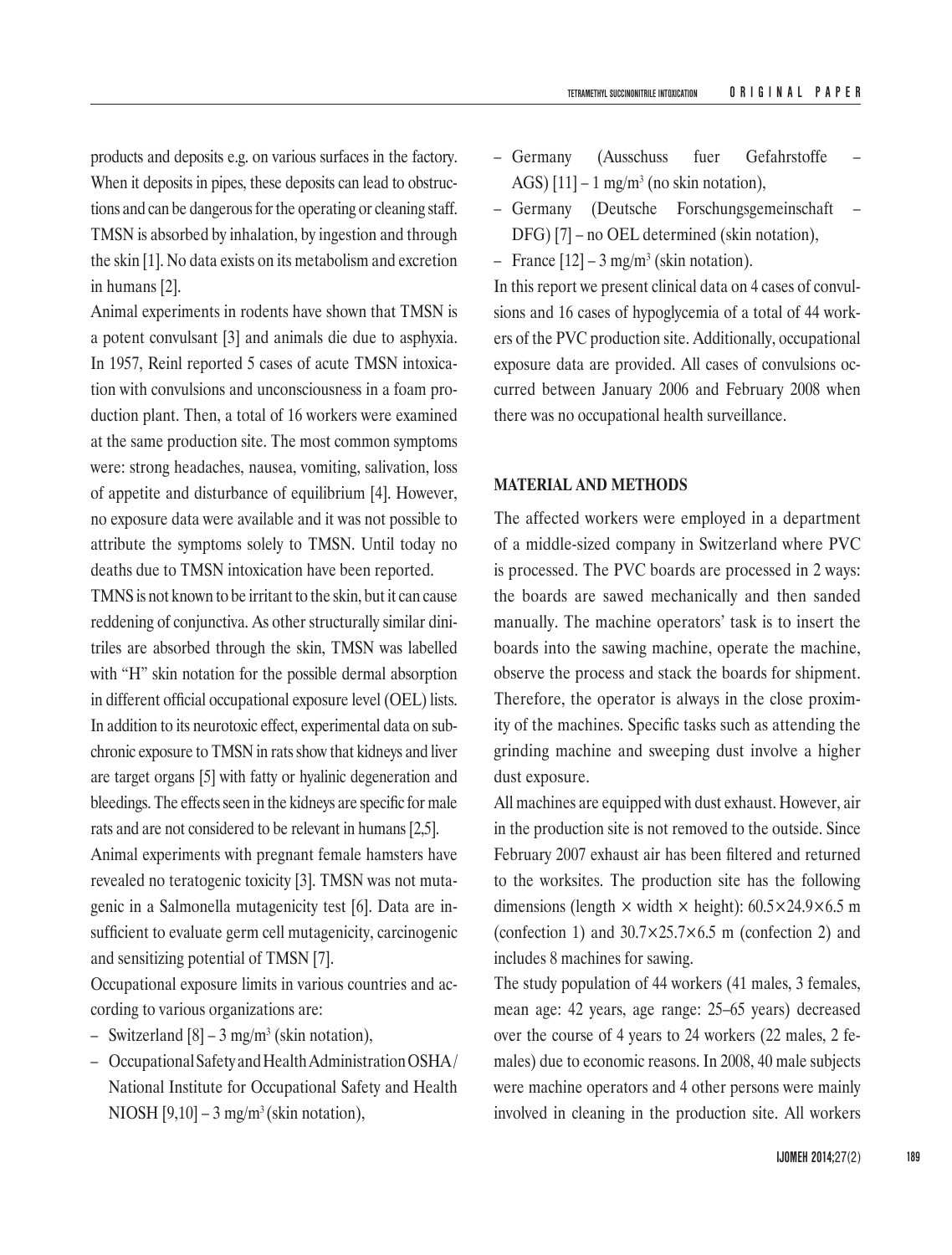wore protective clothing including cotton overalls, safety goggles, ear protection and gloves.

The mean employment time of machine operators in the PVC factory was 6.3 years (1–29 years) and 15.7 years (6–22 years) for the cleaning personnel at the time of the first occupational health intervention in February 2008.

# **Case studies**

Case stories of the 4 workers who suffered from convulsions are summarized in Table 1. Workers 1, 2 and 3 suffered from a convulsion once in 2007/2008; whereas worker 4 had 2 episodes: one in 2006 and one in 2008.

| Variables                                          | Worker 1                                                                             | Worker <sub>2</sub>                                                                                                | Worker 3                                                                                                                  |                                                                                                              | Worker 4                                                                   |
|----------------------------------------------------|--------------------------------------------------------------------------------------|--------------------------------------------------------------------------------------------------------------------|---------------------------------------------------------------------------------------------------------------------------|--------------------------------------------------------------------------------------------------------------|----------------------------------------------------------------------------|
| Age (years)                                        | 49                                                                                   | 35                                                                                                                 | 42                                                                                                                        | 45                                                                                                           |                                                                            |
| Sex                                                | male                                                                                 | male                                                                                                               | male                                                                                                                      | male                                                                                                         |                                                                            |
| BMI                                                | 20                                                                                   | 25                                                                                                                 | 23                                                                                                                        | 25                                                                                                           |                                                                            |
| Smoker                                             | yes                                                                                  | no                                                                                                                 | no                                                                                                                        | no                                                                                                           |                                                                            |
| Medical history                                    |                                                                                      | muscle twitch-<br>ing, neurostatus<br>unremarkable at<br>medical consulta-<br>tion 9 months be-<br>fore convulsion | disturbance of equi-<br>librium, neurostatus<br>unremarkable at<br>medical consulta-<br>tion 2 weeks before<br>convulsion | posttraumatic epilepsia as a child with<br>subsequent anticonvulsive medication<br>until the age of 20 years |                                                                            |
| Years of<br>occupational<br>exposure to TMSN       | 6                                                                                    | 2                                                                                                                  | 2                                                                                                                         | 10                                                                                                           |                                                                            |
| Task performed<br>during the time of<br>convulsion | after sweeping dust<br>during night shift                                            | while working at<br>grinding machine<br>during night shift                                                         | while operating<br>sawing machine<br>during evening                                                                       | first convulsion<br>while operating<br>sawing machine<br>during night shift                                  | second convulsion<br>while sleeping at<br>home after night<br>shift        |
| Observations by<br>colleagues/partner              | short period of<br>unconsciousness,<br>twitching of tongue<br>and arms               | fell to the ground                                                                                                 | screaming,<br>unconsciousness,<br>fell to the ground,<br>tonic phase                                                      | vomiting, fell to the<br>ground                                                                              | wild movements of<br>arms and legs                                         |
| Clinical findings on<br>admittance to<br>hospital  | well oriented, short<br>amnesia                                                      | short amnesia,<br>tongue bite                                                                                      | slow reactions,<br>disoriented in time,<br>tongue bite                                                                    |                                                                                                              | postictal agitation,<br>tongue bite                                        |
| Clinical chemistry<br>24 h ECG                     | prolactin elevated<br>unremarkable                                                   | prolactin elevated                                                                                                 | prolactin elevated<br>unremarkable                                                                                        | prolactin elevated                                                                                           |                                                                            |
| Imaging of the brain                               | CT, MRI<br>unremarkable                                                              | CT, MRI<br>unremarkable                                                                                            | CT, MRI<br>unremarkable                                                                                                   | CT unremarkable                                                                                              | CT unremarkable                                                            |
| <b>EEG</b> after<br>convulsion                     | unspecific changes,<br>but not typical for<br>epilepsia (2 days<br>after convulsion) | theta waves,<br>delta activity<br>with vertex waves<br>(4 and 12 days after<br>convulsion)                         | generalized spike<br>waves complexes<br>(2 and 6 days after<br>convulsion)                                                | typical postictal<br>changes                                                                                 | potentials under<br>photostimulation<br>which are typical for<br>epilepsia |
| EEG follow-up<br>after 2-4 months                  | normal                                                                               | normal                                                                                                             | normal                                                                                                                    |                                                                                                              | photostimulated<br>potentials typical for<br>epilepsia                     |

**Table 1.** Case stories of the workers who suffered from convulsions

BMI – body mass index; TMSN – tetramethyl succinonitrile; ECG – electrocardiogram; CT – computer tomography; MRI – magnetic resonance imaging; EEG – electroencephalogram.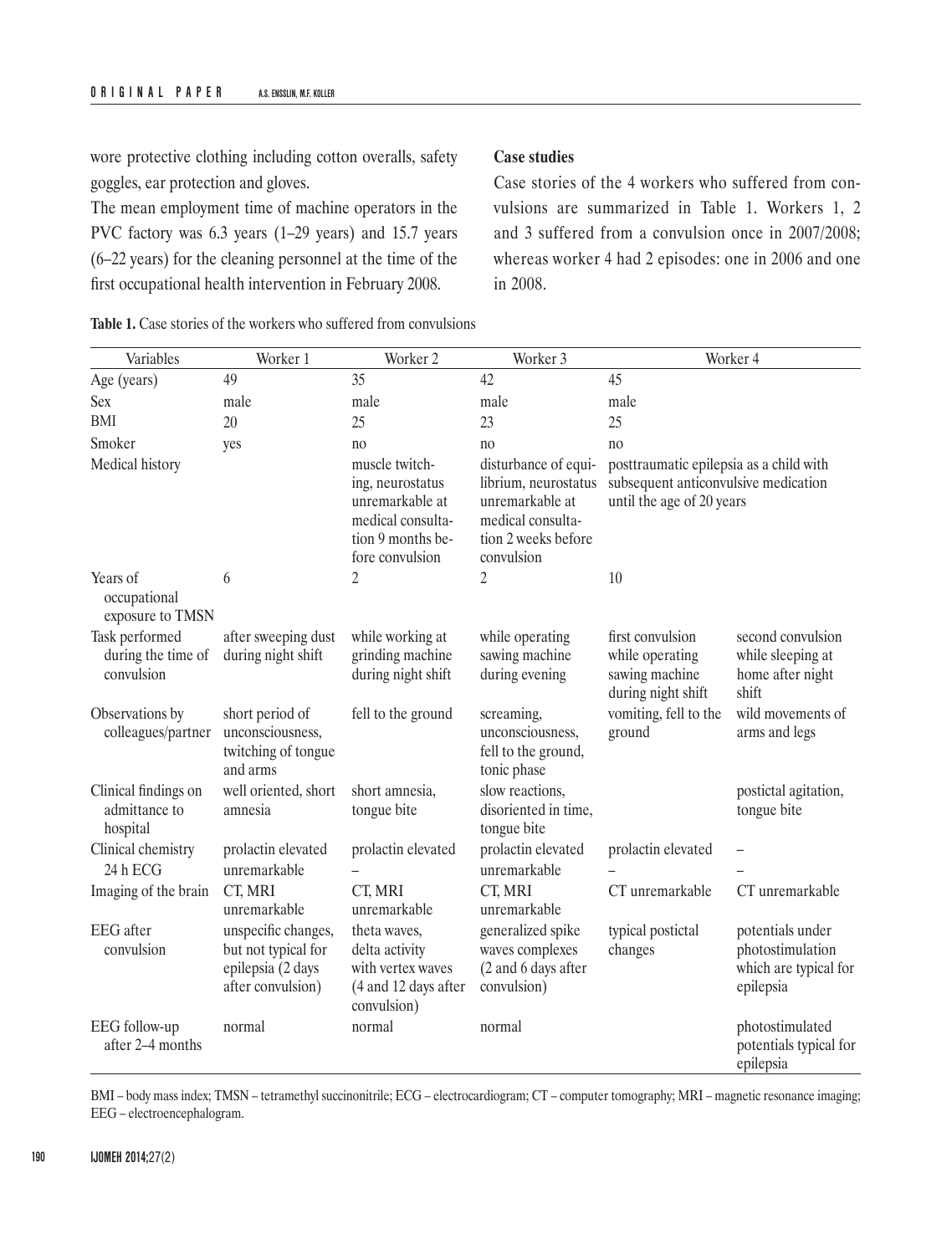# **Exposure data**

There were no immediate complaints from the employees to the management. However, due to the repeated occurrence of convulsions among the employees, an occupational physician was consulted. After medical examinations, the occupational physician reported to the Swiss National Accident Insurance (Suva) a probable occupational disease of workers 1, 2, 3 and 4.

In February, March and April 2008 stationary air measurements and personal sampling for 12 workers at various worksites were performed by the analytical laboratory of the Swiss National Accident Insurance Fund. TMSN analysis was done according to the S155 method of the NIOSH Manual of Analytical Methods with sampling on an absorbent carbon tube, desorption and quantitative analyses by GC/FID [13].

In February 2008, TMSN concentrations were up to 12-fold above the Swiss MAK value of  $3 \text{ mg/m}^3$  (see Table 2). Therefore, hygienic measures were taken immediately: additional ventilation by opening doors and windows, hourly pauses, frequent cleaning of dust, mandatory respiratory protection and no drinks at worksite. In March 2008, TMSN levels were well below the MAK value (see Table 2).

Additionally, in April 2008 ambient air and personal monitoring of toluene as a general indicator for organic solvents was performed. Toluene concentrations were well below

the Swiss MAK value of 190 mg/m<sup>3</sup>. Since April 2008 the exhaust air has been released completely through the roof to the outside.

## **RESULTS**

#### **Medical findings**

Medical history taken by the use of a semi-structured interview in March 2008 (see Table 3) focused on the symptoms that Reinl reported in his publication on TMSN intoxication in 1957 [4]. In our study population, in 2008, the most common symptoms were: headaches  $(N = 13)$ , dizziness ( $N = 8$ ) and unpleasant taste sensations ( $N = 7$ ). Except for unpleasant taste sensations the symptoms did not correlate with the working time. Most symptoms disappeared over the course of 2 years after occupational hygienic measures had been taken.

## **Medical examinations and follow-up**

The findings of the physical examinations are summarized in Table 4. Worker 3 left the company in 2009 for personal reasons; the other cases were still employed during the 4 year follow-up.

No relevant neurological pathologies were found during the first medical examination in 2008, except for

| Date                                                       | Stationary ambient<br>air sampling                                     | Personal<br>air sampling                     |
|------------------------------------------------------------|------------------------------------------------------------------------|----------------------------------------------|
| Before hygienic measures were taken                        | $38 \text{ mg/m}^3$<br>in recirculated exhaust air<br>$(N = 1)$        | 11 mg/m <sup>3</sup><br>$(N = 1)$            |
| 3 weeks after hygienic measures were taken,<br>day shift   | $0.25 - 1.92$ mg/m <sup>3</sup><br>at various work sites<br>$(N = 13)$ | $0.3 - 1.03$ mg/m <sup>3</sup><br>$(N = 11)$ |
| 3 weeks after hygienic measures were taken,<br>night shift | $0.1 - 0.3$ mg/m <sup>3</sup><br>$(N = 4)$                             | $0.4 - 0.7$ mg/m <sup>3</sup><br>$(N = 19)$  |
| 6 weeks after hygienic measures were taken                 | $0.1 - 0.9$ mg/m <sup>3</sup><br>$(N = 18)$                            | $< 0.1 - 0.9$ mg/m <sup>3</sup><br>$(N = 4)$ |

|  |  |  |  | <b>Table 2.</b> Measurements of TMSN concentrations |  |  |  |  |
|--|--|--|--|-----------------------------------------------------|--|--|--|--|
|--|--|--|--|-----------------------------------------------------|--|--|--|--|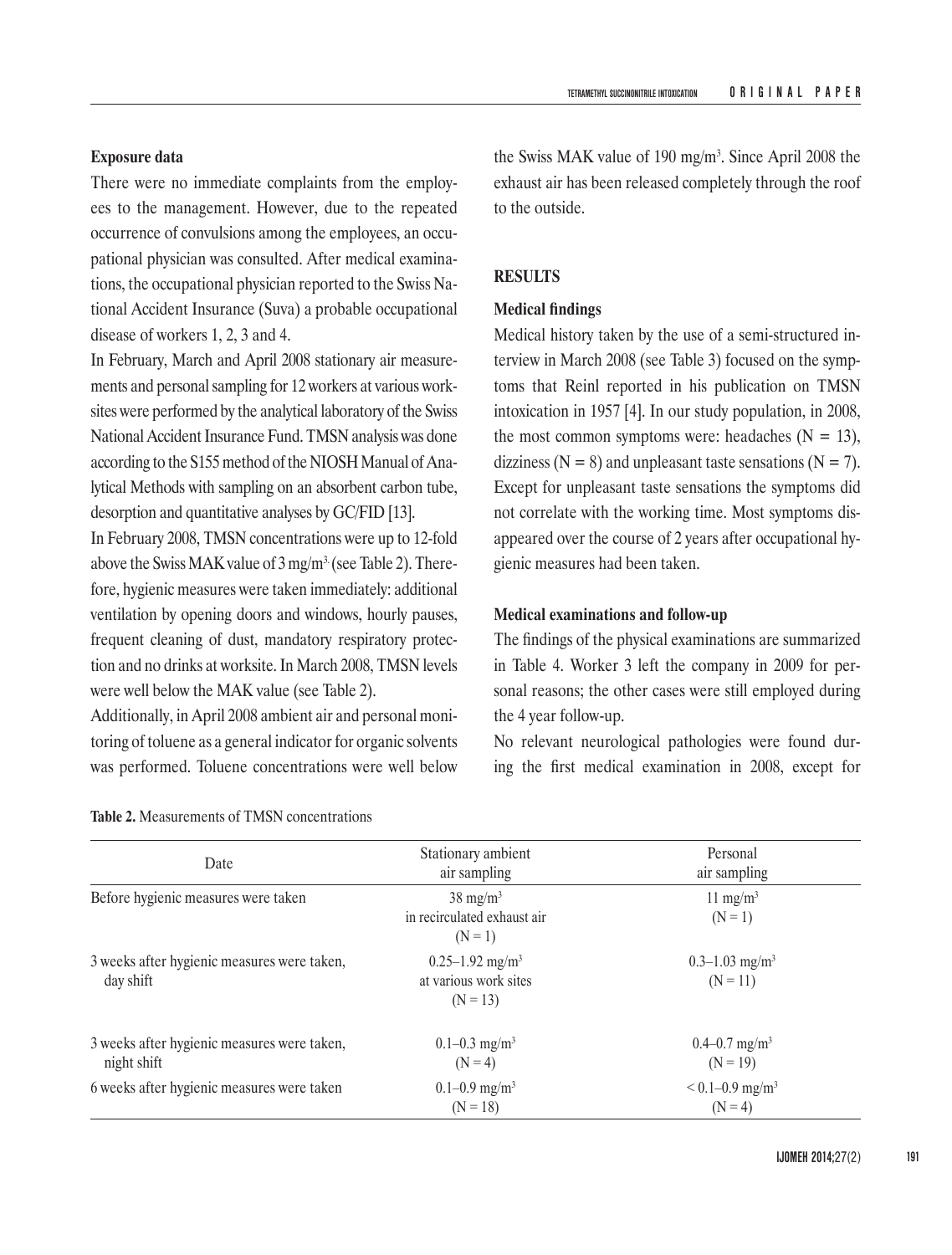|                             |                                               |                                               | Workers                                                     |                                               |                        |
|-----------------------------|-----------------------------------------------|-----------------------------------------------|-------------------------------------------------------------|-----------------------------------------------|------------------------|
| Symptom                     | 2012<br>$(N = 24,$<br>including<br>2 females) | 2010<br>$(N = 33,$<br>including<br>4 females) | $[n (\%)]$<br>2009<br>$(N = 35,$<br>including<br>4 females) | 2008<br>$(N = 44,$<br>including<br>4 females) | 1957 [4]<br>$(N = 16)$ |
| Dyspnea                     | 3(13)                                         | 3(9)                                          | 1(3)                                                        | 3(7)                                          | 3(19)                  |
| Extreme tiredness           | 2(8)                                          | 1(3)                                          | 3(9)                                                        | 1(3)                                          | 3(19)                  |
| Unconsciousness             | 0                                             | 0                                             | $\left( \right)$                                            | 4(9)                                          | 2(13)                  |
| Stomach pain                | 0                                             | $\theta$                                      | $\theta$                                                    | 2(5)                                          | 3(19)                  |
| Loss of appetite            | 0                                             | $\boldsymbol{0}$                              | 0                                                           | 1(3)                                          | 5(31)                  |
| Weight loss                 | 0                                             | $\boldsymbol{0}$                              | 0                                                           | 1(3)                                          | 1(6)                   |
| Nausea, belching            | 0                                             | $\theta$                                      | $\left( \right)$                                            | 1(3)                                          | 9(56)                  |
| Unpleasant taste sensations | 1(4)                                          | 1(3)                                          | 3(9)                                                        | 7(16)                                         | 3(19)                  |
| Vomiting                    | 0                                             | $\theta$                                      | $\left( \right)$                                            | 1(3)                                          | 5(31)                  |
| Hypersalivation             | 0                                             | $\theta$                                      | 0                                                           | 1(3)                                          | 7(44)                  |
| Headaches > twice/month     | $\theta$                                      | 2(6)                                          | 5(14)                                                       | 13(30)                                        | 12(75)                 |
| <b>Dizziness</b>            | 0                                             | $\boldsymbol{0}$                              | 1(3)                                                        | 8(18)                                         | $\theta$               |
| Trouble in concentrating    | $\mathbf{0}$                                  | $\theta$                                      | $\theta$                                                    | 1(3)                                          | 2(13)                  |
| Disturbance of equilibrium  | 0                                             | $\theta$                                      | $\mathbf{0}$                                                | 1(3)                                          | 5(31)                  |
| Fear                        | 0                                             | 0                                             | 0                                                           | $\theta$                                      | 1(6)                   |
| Being easily startled       | 0                                             | $\theta$                                      | 0                                                           | $\Omega$                                      | 4(25)                  |
| Flaring up                  | 0                                             | $\theta$                                      | 0                                                           | $\theta$                                      | 2(13)                  |
| Twitching of muscles        | 0                                             | $\boldsymbol{0}$                              | 0                                                           | $\theta$                                      | 1(6)                   |

**Table 3.** Clinical symptoms of the TMSN exposed workers based on the semi-structured interviews in comparison with the findings of Reinl [4]

**Table 4.** A 4-year follow-up on clinical findings of the TMSN exposed workers

|                                 |                                               | Workers<br>$[n (\%)]$                         |                                               |                                               |  |  |
|---------------------------------|-----------------------------------------------|-----------------------------------------------|-----------------------------------------------|-----------------------------------------------|--|--|
| Clinical finding                | 2012<br>$(N = 24,$<br>including<br>2 females) | 2010<br>$(N = 33,$<br>including<br>4 females) | 2009<br>$(N = 35,$<br>including<br>4 females) | 2008<br>$(N = 44,$<br>including<br>4 females) |  |  |
| Blood pressure $> 140/90$ mm Hg | 5(21)                                         | 9(27)                                         | 7(20)                                         | 8(18)                                         |  |  |
| Overweight (BMI)                |                                               |                                               |                                               |                                               |  |  |
| $> 25 - 30$                     | 11(46)                                        | 14(42)                                        | 14(40)                                        | 18(41)                                        |  |  |
| $> 30 - 35$                     | 5(21)                                         | 6(18)                                         | 4(11)                                         | 4(9)                                          |  |  |
| > 35                            | $\boldsymbol{0}$                              | 1(3)                                          | 1(3)                                          | $\boldsymbol{0}$                              |  |  |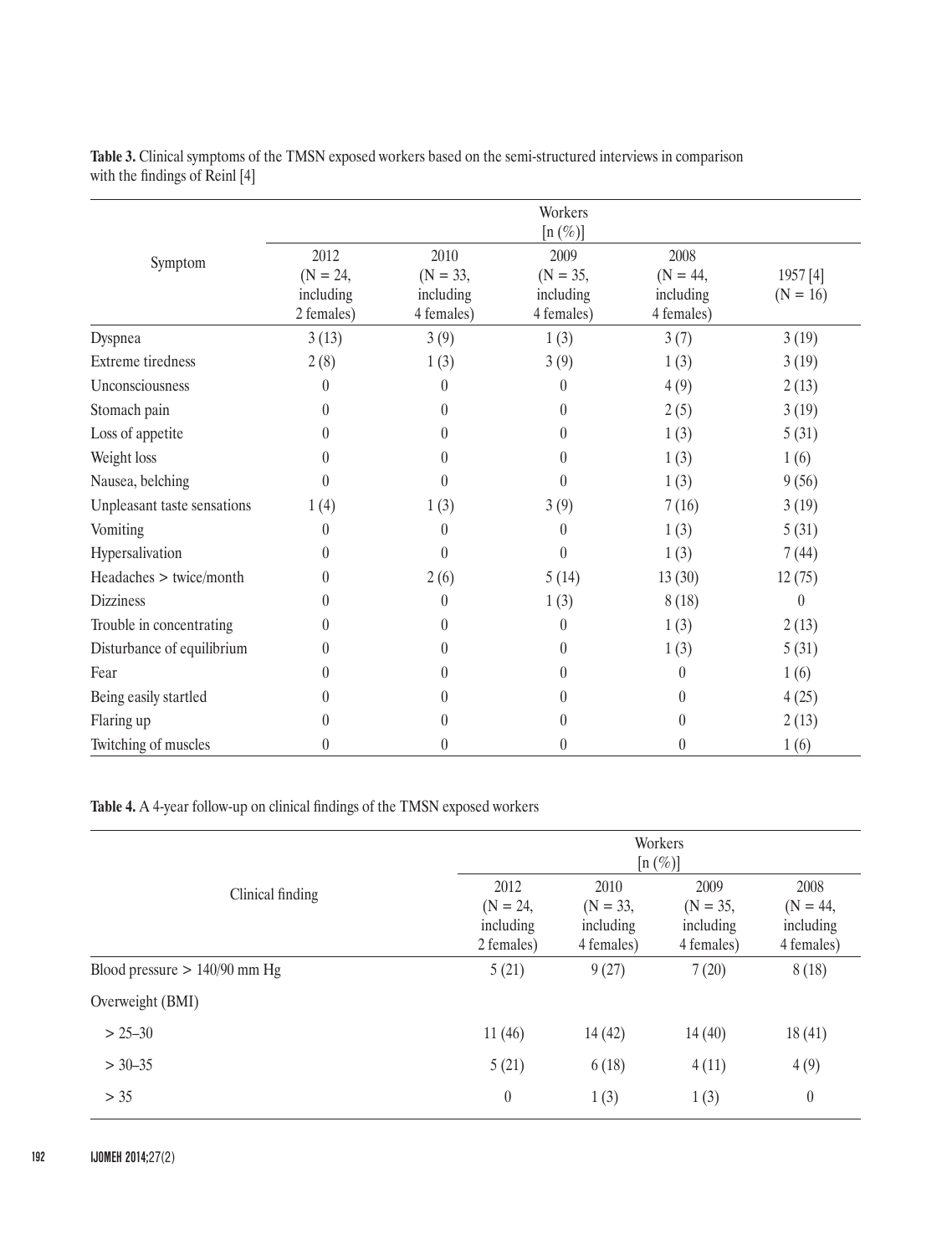|                                                              | Workers<br>$[n (\%)]$                         |                                               |                                               |                                               |  |
|--------------------------------------------------------------|-----------------------------------------------|-----------------------------------------------|-----------------------------------------------|-----------------------------------------------|--|
| Clinical finding                                             | 2012<br>$(N = 24,$<br>including<br>2 females) | 2010<br>$(N = 33,$<br>including<br>4 females) | 2009<br>$(N = 35,$<br>including<br>4 females) | 2008<br>$(N = 44,$<br>including<br>4 females) |  |
| Eczema (hands)                                               | 1(4)                                          | 3(9)                                          | 4(11)                                         | 2(5)                                          |  |
| Hearing loss (screening by finger rub)                       | 1(4)                                          | 2(6)                                          | 2(6)                                          | 5(11)                                         |  |
| Differences of peripheral reflexes (left/right)              | 6(25)                                         | 6(18)                                         | 5(14)                                         | 10(23)                                        |  |
| Loss of sensation of touch on the lower legs                 | 1(4)                                          | $\boldsymbol{0}$                              | $\theta$                                      | $\boldsymbol{0}$                              |  |
| Slightly reduced vibratory sensation (measured by pitchfork) | 7(29)                                         | 3(9)                                          | 11(31)                                        | 7(16)                                         |  |
| Tremor                                                       | 2(8)                                          | 1(3)                                          | $\theta$                                      | $\theta$                                      |  |
| Pathological Romberg test                                    | 1(4)                                          | 1(3)                                          | 2(6)                                          | 2(5)                                          |  |

**Table 4.** A 4-year follow-up on clinical findings of the TMSN exposed workers – cont.

Abbreviation as in Table 1.

a pathological electroneurography and sensory evoked potentials in worker 4, in the case of which a demyelinating polyneuropathy was suspected. During the 4-year followup, a remarkable loss of sensation of touch of the lower legs was observed in worker 4.

Clinical chemistry consisted in blood cell count (QBC Diagnostics), liver function (AST, ASL, GGT), kidney function (serum creatinine), blood glucose, serum cholesterol (all measured with Reflotron, Roche) and urine analysis screening (Combur-test, Roche).

In March 2008, 23 workers were normoglycemic (3.3–6.05 mmol/l), 16 workers were hypoglycemic (< 3.3 mmol/l) and 3 workers were hyperglycemic (> 6.05 mmol/l; of which 2 with preexisting diabetes). All follow-up blood glucose levels were in the normal range. The 4 cases with convulsions had normal blood sugar levels on admittance to the hospital and at all times during the follow-up.

Elevated GGT (> 71 IU/ml) was observed in 2 workers (309 IU/ml, elevated levels known before employment in PVC production; 168 IU/ml, obese diabetic worker).

Kidney function measured by serum creatinine was in the normal range, no proteinuria was observed (Combur-test).

## **DISCUSSION**

In a PVC processing factory with 44 workers, we have observed 4 people experiencing convulsions within 2 years. Ambient monitoring revealed TMSN concentrations up to 38 mg/m3 , which is more than 12-fold over the Swiss occupational exposure limit (MAK value) and personal air samples were nearly 4 times higher than the MAK value. As the TMSN concentrations were very high and the clinical findings in line with the literature about TMSN, no other substances were monitored. The 4 workers did not take any drugs or alcohol which could have influenced the effect of TMSN.

All employees who suffered from convulsions had normal blood glucose levels, which shows that their seizures were not correlated with hypoglycemia. However, 16 other workers showed hypoglycemia with blood sugar concentrations < 3.3 mmol/l, without other relevant clinical symptoms.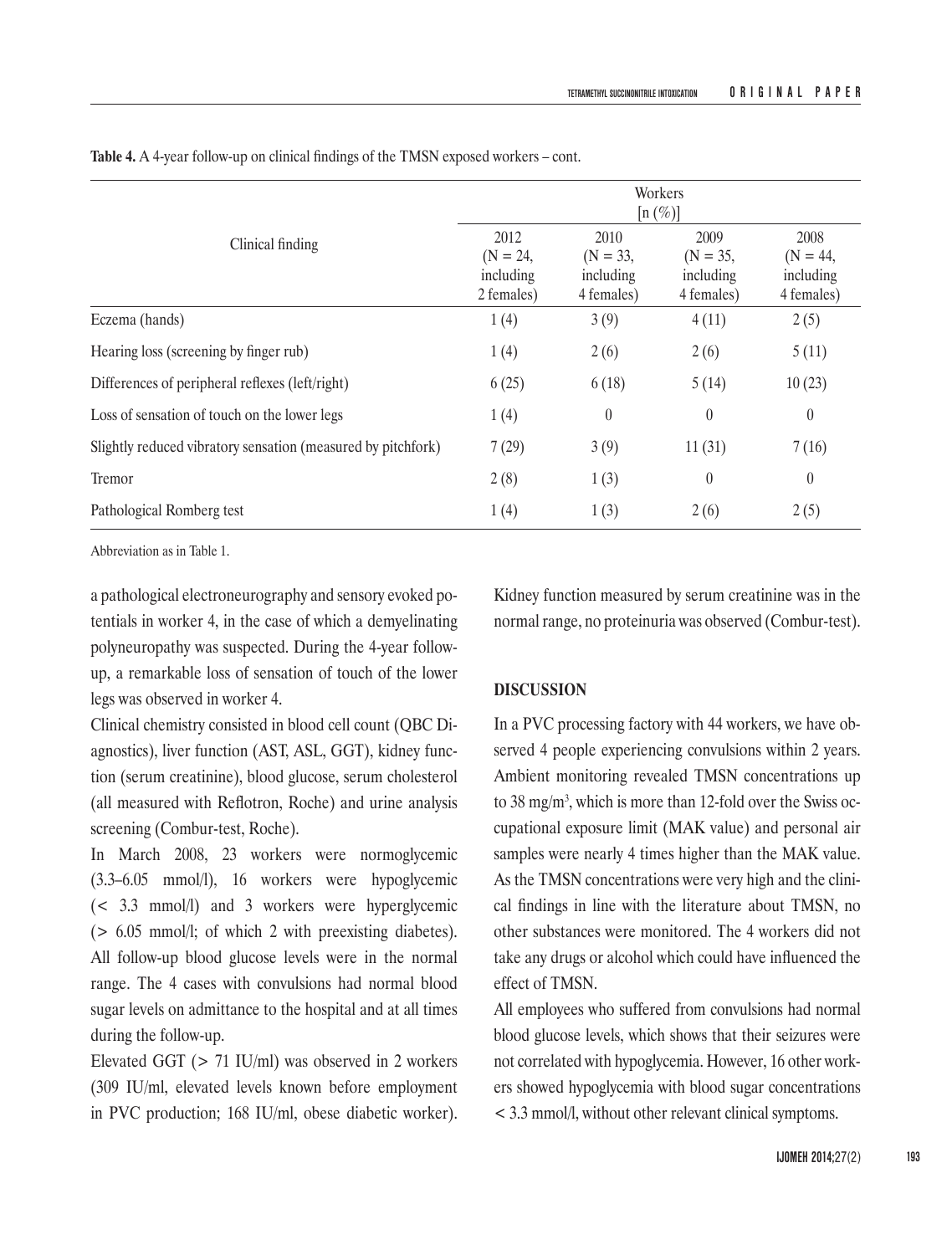After taking occupational hygienic measures TMSN concentrations decreased below the MAK value of 3 mg/m<sup>3</sup>. After 3 weeks they were below 1.92 mg/m<sup>3</sup> and after 6 weeks they were below 0.9 mg/m<sup>3</sup>, which is even below the German (AGS) value of 1 mg/m<sup>3</sup> [11]. This value is based on a study on dogs that experienced a slight increase of liver weight [11]. Our case supports the safeness of this OEL also in humans with respect to convulsions. None of the workers has experienced any convulsions or hypoglycemia throughout the 4-year follow-up until today.

To the best of our knowledge, this is the first report describing a hypoglycemic effect of TMSN in humans and it is the first publication with clinical findings related to TMSN in combination with exposure data during a follow-up lasting 4 years. Interestingly, the reduced blood glucose levels in rats subchronically exposed to TMSN have been reported before [5]. The only reported hypoglycemic effect of nitriles in humans known to us, is that of vildagliptin – an antidiabetic drug. Vildagliptin belongs to the group of dipeptidyl peptidase-4 (DPP-4) inhibitors [14]. It covalently binds to the catalytic site of DPP-4 via its nitrile group and blocks DPP-4 activity and thus lowers the blood sugar level. Whether the blood sugar lowering mechanism of vildagliptin is the same as the one seen in our cases of workers exposed to TMSN remains unknown.

In the case of the 4 workers, the high TMSN levels led to convulsions and unconsciousness. This finding is supported by EEGs that showed pathologic changes, however, not always typical for epilepsy. They were fully reversible in the 3 cases. The fourth person with remaining pathologic signs in the EEG had suffered from posttraumatic epilepsy as a child and had been free of symptoms for many years. Possibly the documented EEG changes were related to his childhood epilepsy. Based on the occupational hygienist's evaluation, no other ambient toxins were of importance. There was no evidence of other causes for the convulsions, e.g. other toxins or alcohol. Clinical chemistry (blood cell count, liver enzymes, creatinine, blood sugar and urine

analysis) of the 4 persons who suffered from convulsions on admittance to the hospital did not reveal any significant pathologic findings. However, lack of sleep remains a possible co-factor in these shift workers. In the meantime, all of the 4 cases were recognized by the Swiss National Accident Insurance Fund (Suva) as occupational diseases. TMSN is known to be highly neurotoxic in the case of animals [5]. Concerning the neurotoxic potential of TMSN in humans, our findings are in line with Reinl's who reported 5 cases of toxic convulsions in TMSN exposed workers with similar tasks as in this report [4]. Reinl, however, did not report exposure levels. Interestingly, our observation concerning one convulsive episode occurring after a time lag of a few hours at home was also described by Reinl [4]. Occupational history of all the exposed workers including 3 of the 4 cases with convulsions hinted at unspecific health complaints related to TMSN before the occurrence of seizures. Two of the 4 workers who suffered from convulsions had actually consulted a general practitioner because of muscles twitching and a disturbed equilibrium before the convulsions occurred. Common symptoms were headaches, dizziness and unpleasant taste sensations which are known to be possibly induced by TMSN but did not show a clear time work-relatedness to the occupational exposure to TMSN except for unpleasant taste sensations. However, due to the remarkable improvement of these symptoms in the course of time it is convincing that these unspecific symptoms were TMSN induced. Reinl reported mostly headaches, nausea and salivation [4].

Slightly reduced vibratory sensation as diagnosed with a tune fork was found in 7 persons. Over the course of time no deteriorations were found and these minute findings were evaluated as clinically insignificant along with the slight abnormalities in coordination, slight differences in peripheral reflexes and tremor. However, worker 4 was diagnosed with beginning polyneuropathy showing a reduced vibratory sensation increasing in the course of time and recent impressive loss of sensation of touch on the